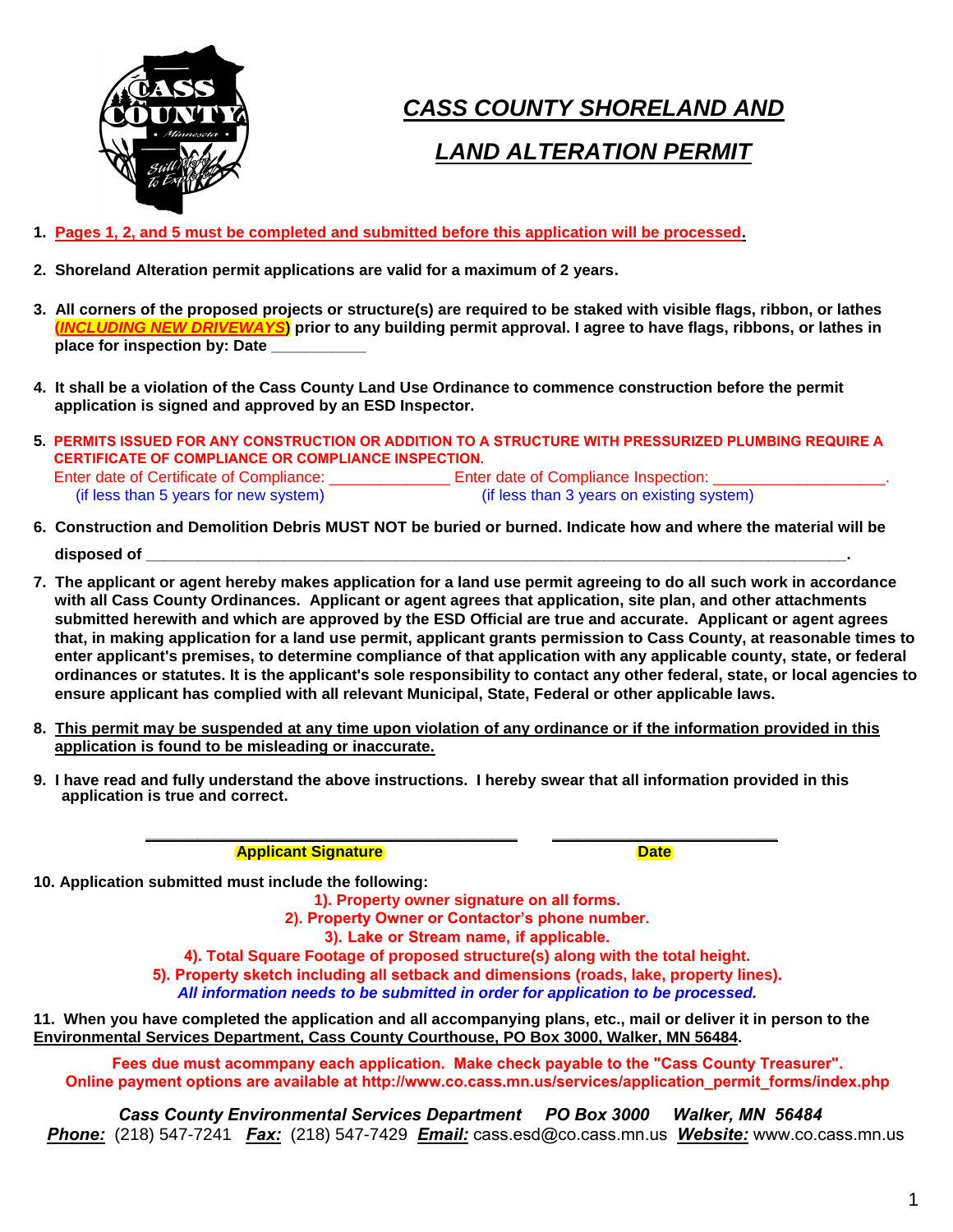## *Shoreland and Land Alteration Permit Application*

USE BLACK OR BLUE INK ONLY

|                                                                                                                                                                                                                                                    | <b>Boardwalk</b>                                             |
|----------------------------------------------------------------------------------------------------------------------------------------------------------------------------------------------------------------------------------------------------|--------------------------------------------------------------|
| Parcel ID#                                                                                                                                                                                                                                         | feet<br>Width:                                               |
| Property Owner's<br>Name                                                                                                                                                                                                                           |                                                              |
|                                                                                                                                                                                                                                                    | Earthmoving                                                  |
|                                                                                                                                                                                                                                                    | Cubic Yards within the shore impact zone:                    |
| <b>Applicant Name:</b><br><u> 1989 - Johann Harry Harry Harry Harry Harry Harry Harry Harry Harry Harry Harry Harry Harry Harry Harry Harry</u>                                                                                                    | Cubic Yards outside the shore impact zone<br><b>Driveway</b> |
| Mailing Address:<br><u> 1989 - Johann Barbara, martxa alemaniar a</u>                                                                                                                                                                              | Length: Width:<br><b>XXXX</b>                                |
| City, State, Zip:                                                                                                                                                                                                                                  | <b>Please flag proposed area for staff inspection</b>        |
|                                                                                                                                                                                                                                                    | <b>Harbor Excavation</b>                                     |
| Day Time Phone #<br><u> 1989 - Johann Barn, mars ann an t-Amhair an t-Amhair an t-Amhair an t-Amhair an t-Amhair an t-Amhair an t-Amh</u>                                                                                                          | <b>DNR</b> Permit #<br>(must include copy)                   |
| <b>Contractor Name:</b><br><u> 1980 - Johann Barn, mars ann an t-Amhain Aonaich an t-Aonaich an t-Aonaich ann an t-Aonaich ann an t-Aonaich</u>                                                                                                    | Cubic Yards<br>Volume:                                       |
| Contractor Phone #                                                                                                                                                                                                                                 | <b>Ice Ridge</b>                                             |
| E-911:                                                                                                                                                                                                                                             | Historic: Width<br>ft Depth<br>ft                            |
|                                                                                                                                                                                                                                                    | Annual: Width<br>ft<br>Depth<br>ft                           |
| Twp/Range/Sect:                                                                                                                                                                                                                                    | Patio                                                        |
|                                                                                                                                                                                                                                                    | Square footage of patio:                                     |
|                                                                                                                                                                                                                                                    | <b>Platform/Landing</b>                                      |
| Lake or Stream:<br>Class:                                                                                                                                                                                                                          | <b>Total Square Feet:</b>                                    |
| FEE:<br>\$150.00                                                                                                                                                                                                                                   |                                                              |
|                                                                                                                                                                                                                                                    | <b>Retaining Wall</b>                                        |
| Property Owner Signature<br>Date                                                                                                                                                                                                                   | Height:<br>ft<br>Length:<br>ft                               |
|                                                                                                                                                                                                                                                    | <b>Rip Rap</b>                                               |
|                                                                                                                                                                                                                                                    | Cubic Yards<br>Volume of Rock:                               |
| <b>Applicant Signature</b><br>Date                                                                                                                                                                                                                 | Length of Shoreline:<br>Feet                                 |
|                                                                                                                                                                                                                                                    | Height above OHW:<br>Feet                                    |
|                                                                                                                                                                                                                                                    | <b>Sand Blanket</b>                                          |
|                                                                                                                                                                                                                                                    | Cubic Yards<br>Volume:                                       |
|                                                                                                                                                                                                                                                    | ft<br>Width:<br>Length:<br>ft                                |
| Received by                                                                                                                                                                                                                                        | Stairs, lifts, and walkways                                  |
| Total Fees Paid:                                                                                                                                                                                                                                   | Width:<br>feet                                               |
| Receipt #:<br><u> 1980 - Andrea Albert III, martin a bhaile an t-Albert III, an t-Albert III, an t-Albert III, an t-Albert III, an t-Albert III, an t-Albert III, an t-Albert III, an t-Albert III, an t-Albert III, an t-Albert III, an t-Alb</u> | <b>Swimming Pool</b>                                         |
| Check #:                                                                                                                                                                                                                                           | <b>Vegetative Alteration</b>                                 |
| Date Field Inspection:                                                                                                                                                                                                                             | Width:<br>feet                                               |
| Property Zoning:<br><u> 1989 - Johann Stein, mars an t-</u>                                                                                                                                                                                        |                                                              |
| County Approval:                                                                                                                                                                                                                                   | <b>Wildlife Pond</b>                                         |
| Date Approved:                                                                                                                                                                                                                                     | feet<br>Width:                                               |
| Date Mailed:                                                                                                                                                                                                                                       | <b>Wind Energy Tower</b>                                     |
| Comments:                                                                                                                                                                                                                                          |                                                              |
|                                                                                                                                                                                                                                                    |                                                              |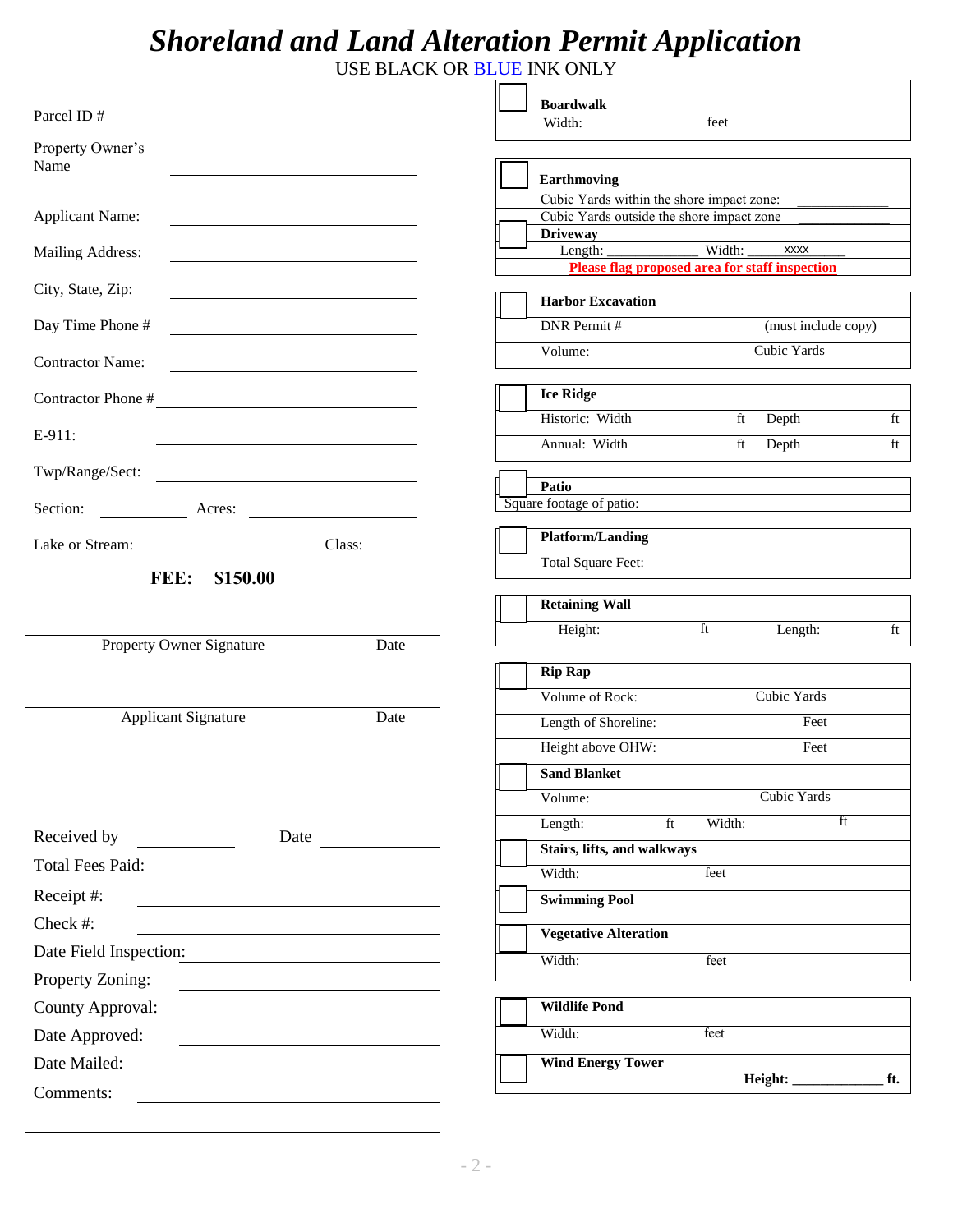## **ATTENTION PERMIT APPLICANTS**

The Cass County Land Use Ordinance requires that any permit which involves the movement of fill material or excavation have sediment and erosion control measures be in place before construction begins and maintained until after construction is completed. Seeding and mulch must be applied within 14 days of completion of construction.

#### **Any project which disturbs more than one acre also requires an MPCA Stormwater Permit.**

#### **Failure to maintain sediment and erosion control measures may result in a cease and desist order on the project, assessment of an administrative fee, and an approved sediment and erosion control plan before work may resume.**



**Here is one option available for sediment control** 

Please contact our office for recommendations on erosion control, sediment control, seeding, and mulch for your project:

> Cass County Environmental Services Department PO Box 3000 Walker, MN. 56484 218-547-7241 Website: [www.co.cass.mn.us](http://www.co.cass.mn.us/)